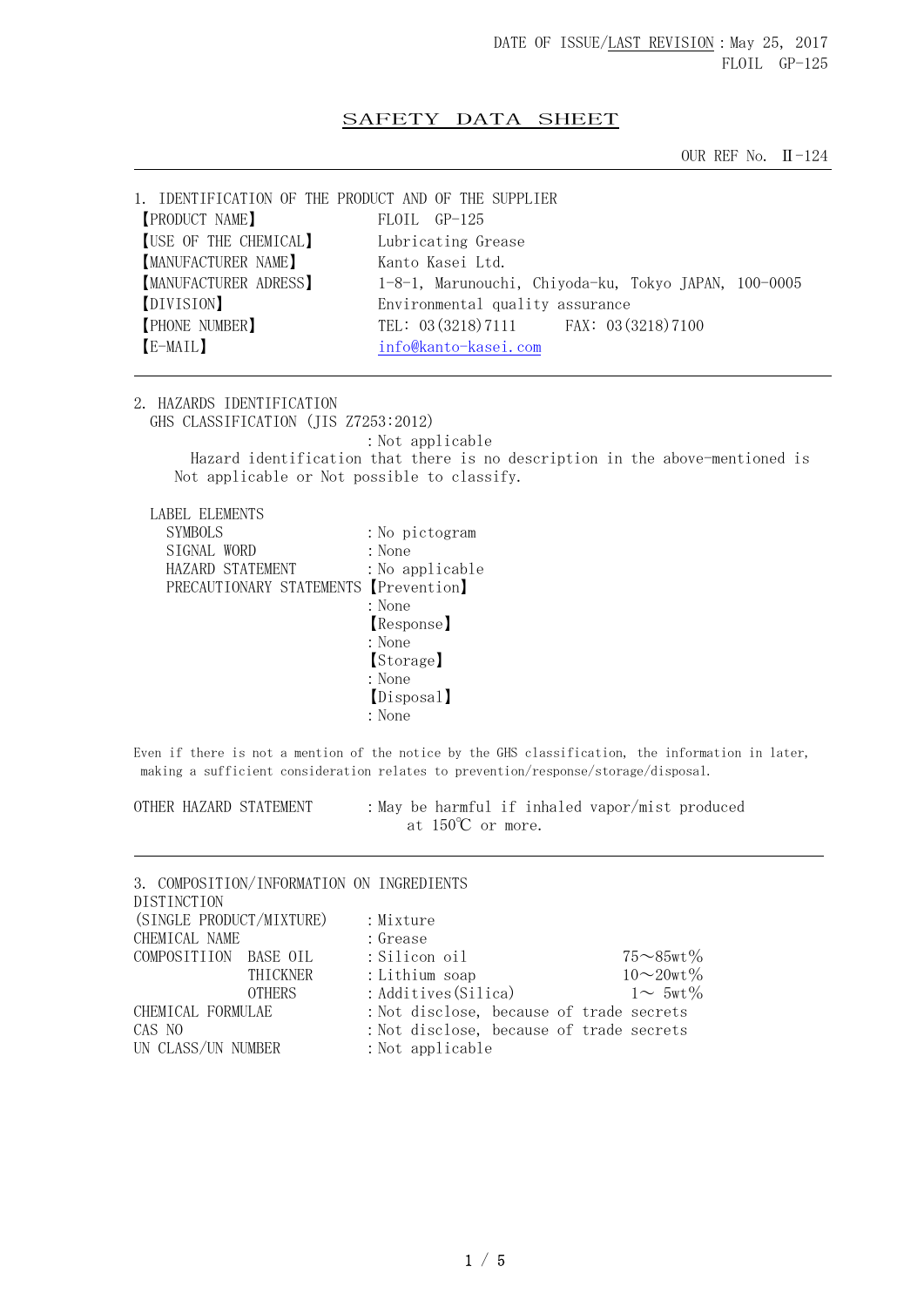| 4. FIRST-AID MEASURES          |                                                                                                                  |  |
|--------------------------------|------------------------------------------------------------------------------------------------------------------|--|
| IF INHALED                     | : Remove victim to fresh air.                                                                                    |  |
| IF ON SKIN                     | Get medical advice/attention.                                                                                    |  |
| IF IN EYES                     | : Wash the affected area with soap and water.<br>: Flush eyes with plenty of water, and get medical advice       |  |
|                                | /attention.                                                                                                      |  |
| IF SWALLOWED                   | : Do not induce vomiting. Get medical advice/attention.<br>If a mouth is polluted, wash it with plenty of water. |  |
| MOST IMPORTANT SYMPTOM         | : No data available                                                                                              |  |
| PROTECTION OF PERSON           |                                                                                                                  |  |
| GIVE FIRST-AID                 | : No data available                                                                                              |  |
| SPECIAL NOTE TO DOCTOR         | : No data available                                                                                              |  |
| 5. FIRE-FIGHTING MESURES       |                                                                                                                  |  |
| EXTINGUISHING MEDIA            | : Use spray foam, foam, powder or $CO2$ gas                                                                      |  |
|                                | extinguishing media.                                                                                             |  |
| FIRST FIRE                     | : Use powder or $CO2$ gas extinguishing media.                                                                   |  |
| LARGE-SCALE FIRE               | : Use foam extinguishing media.                                                                                  |  |
| UNSUITABLE EXTINGUISHING MEDIA | : Prohibit rod-shaped water injection.                                                                           |  |
| PECULIAR HAZARD STATEMENT      | :No data available                                                                                               |  |
| PECULIAR EXTINCTION METHOD     | : Cut off combustion source of fire.                                                                             |  |
|                                | : Sprinkle water to equipment to cool.                                                                           |  |
|                                | : Prohibit to enter to the scene of a fire except<br>staff.                                                      |  |
| PROTECTION OF THE PERSON       |                                                                                                                  |  |
| EXTINGUISHIES FIRE             | : Extinguish fire on the windward side of the fire and                                                           |  |
|                                | not fail to wear protector.                                                                                      |  |
|                                |                                                                                                                  |  |
| 6. ACCIDENTAL RELEASE MEASURES |                                                                                                                  |  |
| PERSONAL PRECAUTIONS           | : Always wear protective equipment when working.                                                                 |  |
| ENVIRONMENTAL PRECAUTIONS      | : Take care not to be drained into river and drain.                                                              |  |
|                                | : If the medicine is used for the sea, it should be                                                              |  |
|                                | what suits the standard in the technology that                                                                   |  |
|                                | provides by the transportation ministerial                                                                       |  |
|                                | ordinance.                                                                                                       |  |
| METHODS FOR CONTAINMENT        |                                                                                                                  |  |
| AND CLEANING UP                | : Remove source of a fire.                                                                                       |  |
| SMALL QUANTITY                 | : Remove with a spatula or shovel, or absorb with soil,                                                          |  |
| LARGE QUANTITY                 | sand or a cloth. Wipe off remainder with a cloth.<br>: Prevent access by roping off the perimeter around         |  |
|                                | the leak. Prevent the spilling grease from                                                                       |  |
|                                | spreading with soil and sand. After draining off to                                                              |  |
|                                | a safety area, collect as much as possible into an                                                               |  |
|                                | empty container.                                                                                                 |  |
| AT SEA                         | : Prevent dispersion by creating an oil fence.                                                                   |  |
|                                | Scoop up or use adsorption mats to soak up.                                                                      |  |
|                                | When chemicals are used, these must comply with                                                                  |  |
|                                | technological standards as set down in ministry                                                                  |  |
| PREVENTION MESURE              | of transport ordinances.                                                                                         |  |
| OF SECOND DISASTER             | : Inform promptly a related organization to                                                                      |  |
|                                | attempt prevention and the expansion prevention                                                                  |  |
|                                | of the accident when leaking.                                                                                    |  |
|                                | : Remove source of a fire and prepare extinguishing                                                              |  |
|                                | media.                                                                                                           |  |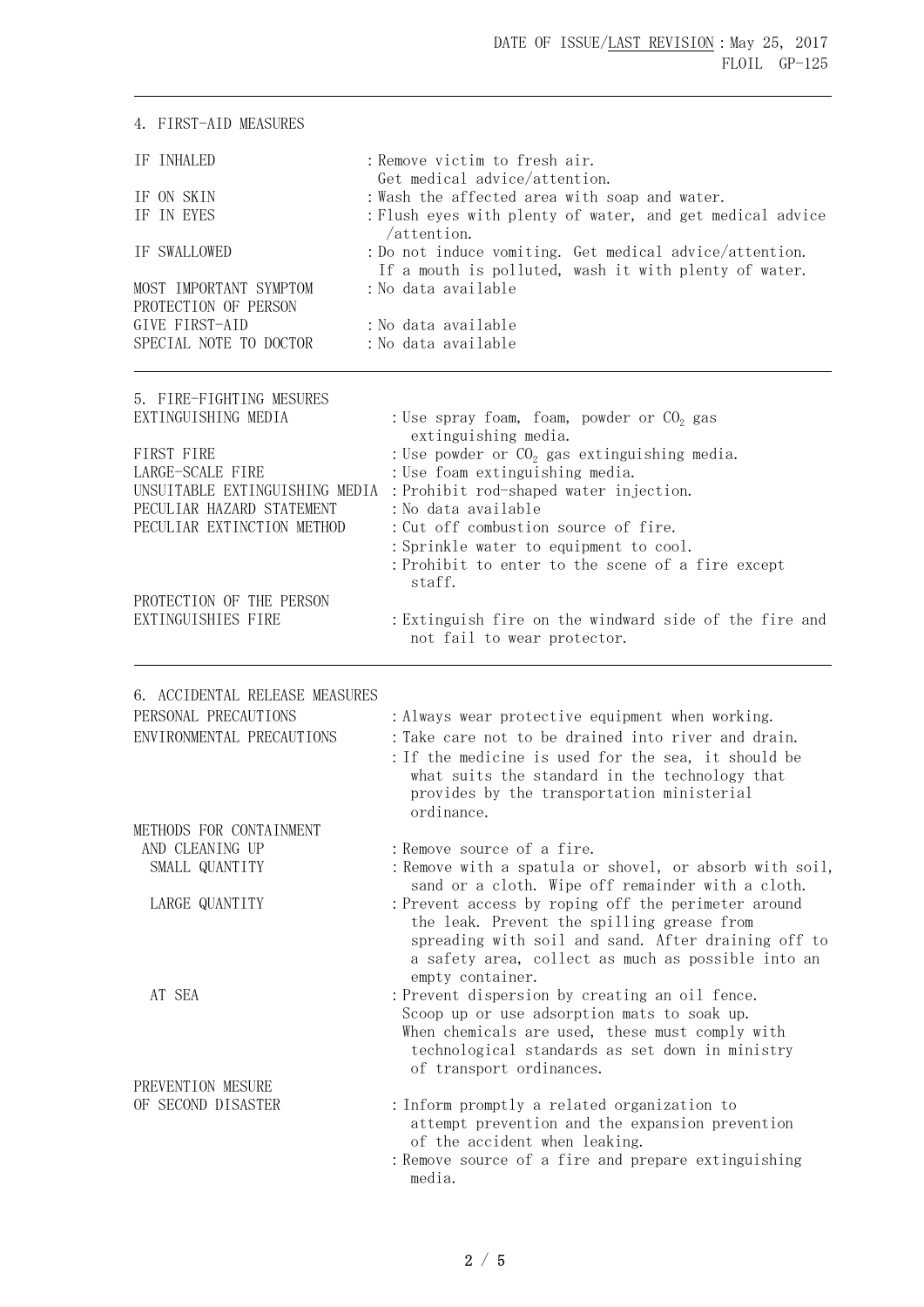| 7. HANDLING AND STORAGE<br>HANDLING                           |                                                                                                                                                                                                                                                                                                                                                                                                                                                                                                                                      |
|---------------------------------------------------------------|--------------------------------------------------------------------------------------------------------------------------------------------------------------------------------------------------------------------------------------------------------------------------------------------------------------------------------------------------------------------------------------------------------------------------------------------------------------------------------------------------------------------------------------|
| TECHNICAL MESURES                                             | : Avoid contact with flame, sparks and heated objects.<br>Do not allow unnecessary dispersion of vapor.<br>: Take steps to prevent static electricity, and use<br>conductive work clothes and shoes.<br>: Remove completely it in the safety area, if the<br>mechanical equipment are repaired and are processed.<br>: Wear protector, if there is possibility of skin<br>contact or eye contact.<br>: Avoid inhalation of vapor or mist.                                                                                            |
| <b>NOTES</b>                                                  | : Containers must be sealed.<br>: The vapor from petroleum products builds up easily<br>as it is heavier than air. It is therefore<br>necessary to ensure adequate ventilation and<br>take care with fire.                                                                                                                                                                                                                                                                                                                           |
| NOTES OF SAFE HANDLING                                        | : Handling should be done at room temperature. Prevent<br>contamination of water and impurities.<br>: Avoid contact with halogens, strong acids, alkaline<br>substances and oxidants.                                                                                                                                                                                                                                                                                                                                                |
| <b>STORAGE</b>                                                | : Protect from sunlight. Store in a well-ventilated<br>place.<br>: Avoid heat, sparks, flames and any build-up of<br>static electricity.<br>: Electrical equipment used in the storage area must<br>have a non-explosive structure, and devices must<br>be earthed.<br>: Avoid contact and storing with halogens, strong<br>acids, alkaline substances and oxidants.<br>: Do not apply pressure to empty containers.<br>: Don't cut, weld, heat, or make the hole the container.<br>Traces might ignite attended with the explosion. |
| 8. EXPOSURE CONTROLS/PERSONAL PROTECTION<br>EQUIPMENT MESURES | : If the vapor arises, ventilation equipment or<br>closing of vapor source is needed.<br>: The equipment for washing and the body washing of<br>eyes is set up near the handling area.                                                                                                                                                                                                                                                                                                                                               |
| MANAGEMENT CONCENTRAITON<br>ALLOWABLE CONCENTRATION           | :Not established<br>: Japan Society for Occupational Health(2013)<br>Not established<br>: ACGIH (2013)<br>TWA: Not established                                                                                                                                                                                                                                                                                                                                                                                                       |
| PROTECTION<br>RESPIRATORY PROTECTION<br>HAND PROTECTION       | : If necessary, wear hazard mask.<br>: Wear the resistance to oil if coming in contact<br>repeating for a long term.                                                                                                                                                                                                                                                                                                                                                                                                                 |
| EYE PROTECTION<br>SKIN PROTECTION<br>APPROPRIATE SANITARY     | : Wear safety glasses with side shields.<br>: When contacting for a long time or repeatedly, wear<br>oil resistant ones.                                                                                                                                                                                                                                                                                                                                                                                                             |
| REQUIREMENT                                                   | : Remove dirty clothes, wash completely and reuse.                                                                                                                                                                                                                                                                                                                                                                                                                                                                                   |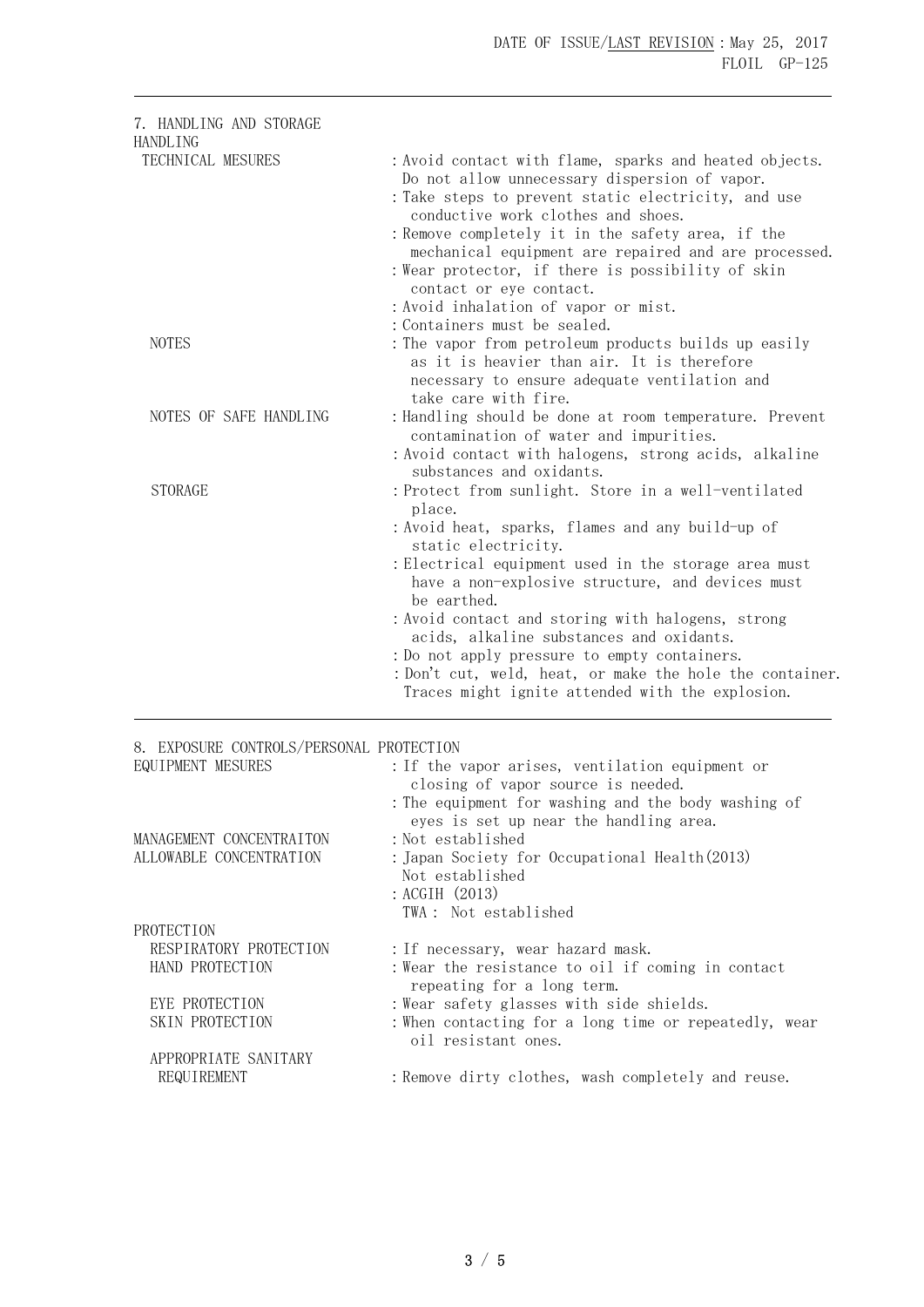| 9. PHYSICAL AND CHEMICAL PROPERTIES                   |                                                                                               |
|-------------------------------------------------------|-----------------------------------------------------------------------------------------------|
| <b>APPEARANCE</b>                                     | : Semisolid                                                                                   |
| COLOR                                                 | : White                                                                                       |
| <b>ODOR</b>                                           | : Odorless                                                                                    |
| p H                                                   | : No data                                                                                     |
| MELTING POINT/FREEZING POINT                          | : No data                                                                                     |
| INITIAL BOILING POINT                                 |                                                                                               |
| AND BOILING                                           | : No data                                                                                     |
| FLASH POINT                                           | : Over $200^{\circ}$ C (SETA)                                                                 |
| UPPER/LOWER FLAMMABILITY                              |                                                                                               |
| OR EXPLOSIVE LIMITS                                   | : No data                                                                                     |
| <b>VAPOR PRESSURE</b>                                 | : No data                                                                                     |
| VAPOR density                                         | :No data                                                                                      |
| RELATIVE DENSITY                                      |                                                                                               |
| $(WATER=1)$                                           | : Approx. 1.0                                                                                 |
| SOLUBILITY                                            | : Water<br>: Insoluble                                                                        |
|                                                       | Other solvent : Insoluble                                                                     |
| AUTO-IGNITION TEMPERATURE                             | : No data                                                                                     |
| DECOMPOSITION TEMPERATURE                             | : No data                                                                                     |
| VISCOSITY                                             | : No data                                                                                     |
|                                                       |                                                                                               |
| 10. STABILITY AND REACTIVITY                          |                                                                                               |
| STABILITY<br>POSSIBILITY OF HAZARDOUS                 | : Stability at room temperature                                                               |
| <b>REACTIONS</b>                                      | : Do not make contact with strong oxidizing agent.                                            |
| CONDITIONS TO AVOID                                   | : Heating, high temperature, and contact hazardous<br>material                                |
| INCOMPATIBLE MATERIALS                                | : Avoid contact with halogens, strong acids, alkaline<br>substances and oxidants.             |
| HAZARDOUS DECOMPOSITION                               |                                                                                               |
| <b>PRODUCTS</b>                                       | :No data available                                                                            |
| <b>OTHER</b>                                          | :No data available                                                                            |
| 11. TOXICOLOGICAL INFORMATION                         |                                                                                               |
| ACUTE TOXICITY                                        | : Oral : rat $LD_{50} > 5000$ mg/kg                                                           |
|                                                       | Dermal : No data<br>Inhalation (vapor) : No data                                              |
|                                                       | Inhalation(mist) : No data                                                                    |
| SKIN CORROSION/IRRITATION                             | : No data available                                                                           |
| SERIOUS EYE DAMAGE/                                   |                                                                                               |
| IRRITATION                                            | :No data available                                                                            |
| RESPIRATORY OR SKIN                                   |                                                                                               |
| SENSITIZATION                                         | : No data<br>: No data available                                                              |
| GERM CELL MUTAGENICITY<br>CARCINOGENICITY<br>BASE OIL | Not established<br>: IARC, OSHA, NTP, EU, EPA, ACGIH                                          |
| THICKNER                                              | :No data available                                                                            |
| ADDITIVE                                              | :No data available                                                                            |
| REPRODUCTIVE TOXICITY                                 | :No data available                                                                            |
| STOT-single exposure                                  | :No data available                                                                            |
| STOT-repeated exposure                                | : No data available                                                                           |
| ASPIRATION HAZARD<br><b>OTHER</b>                     | :No data available                                                                            |
|                                                       | : When heated at $150^{\circ}\text{C}$ or more in air, formaldehyde is<br>gradually produced. |